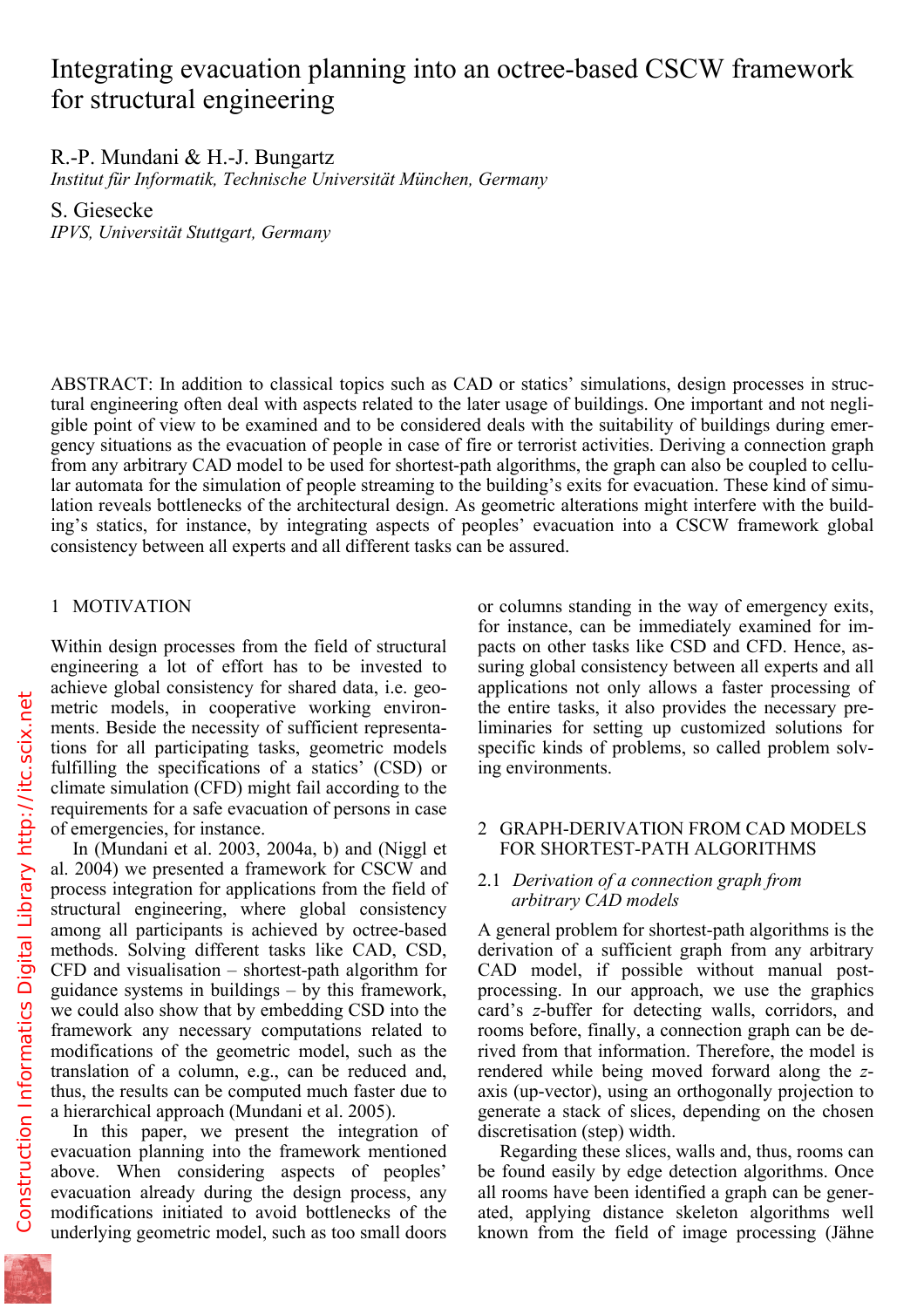enough, even stairs and ramps can be detected automatically. Manual corrections aren't necessary, only elevators and escalators are difficult to identify. Here, adding an edge between the corresponding nodes and marking it with an attribute such as ELE-VATOR or ESCALATOR, resp., for further processing is everything to be done. For further information see (Drexl 2003).



Figure 1. A sample graph – displayed within a tool for graph manipulation – as automatically derived from the CAD model of the computer science building of Universität Stuttgart.

#### 2.2 *Shortest-path algorithms and visualisation*

Once the graph has been generated, applying DIJKSTRA's algorithm (Dijkstra 1959) to the weights stored to the graph's edges – representing the distance between the two nodes bordering an edge – calculates all shortest routes between any two arbitrary nodes. An online visualisation, as VRML application (Fig. 2), for instance, can now be used as guidance system to find any room or location inside a building.



Figure 2. A sample guidance system – here shown as VRML application – based on the graph derived from the computer science building of Universität Stuttgart.

Some more sophisticated routing can be achieved when allowing a dynamic (such as time-dependent) change of the weights – setting them to infinity, e.g. – to prevent the usage of certain routes. Sometimes

whereas it's not a good idea to choose it at noon during the week. In combination with databases further information retrieval is possible, such as the usage of rooms or names and phone numbers of persons sitting in an office.

The automatic derivation of a graph is also the basis for our evacuation planning where people should find their own way to the nearest emergency exit. As visualisation and shortest-path algorithms are already integrated into the framework, a graphbased pedestrian flow can be easily integrated, too. Thus, peoples' evacuation can be made a part to be considered when dealing with a building's global consistency, allowing some more detailed studies of design processes.

#### 3 EVACUATION SIMULATION

#### 3.1 *Cellular automata*

A lot of research has been done in the field of pedestrian flow and evacuation dynamics (Schreckenberg et al. 2002). For the simulation of flow two different approaches have evolved: continuous and discrete simulation. While the first one (in general) is based on a precise physical model, it often lacks due to large computation times and, thus, is only of limited usage for an evacuation planning in real time. Beside this, for simulating pedestrian flow a precise model is not always necessary. In (Thiele 2001) we have shown that the continuous simulation of pedestrian flow based on the NAVIER-STOKES-equations is far beyond the usability in real time or online applications. Here, online means interactive, thus, an expert has the possibility to change the geometric model while a simulation for studying any impacts related to this manipulation runs.

To overcome that problem, discrete event simulation (Banks et al. 2000) – less precise than continuous simulation but nevertheless sufficient enough for describing pedestrian flow – allows faster computations and, thus, the processing in real time or online applications. Another technique, meanwhile state-ofthe-art, are cellular automata that allow fast and efficient computations of peoples' movement. Each cell of such an automaton represents the place for a person – if not empty – being "moved" to one of the neighbouring cells by the state transition function

$$
\delta: Q^N \to Q \tag{1}
$$

with a set of states *Q* and a finite amount of neighbours *N*. Applying this transition function to all cells simultaneously and removing all persons that have reached a final state, i.e. a node representing an exit, an evacuation simulation is done by successively repeating this step until all cells are empty. For further information on cellular automata see (Wolfram 1994), for evacuation simulation based on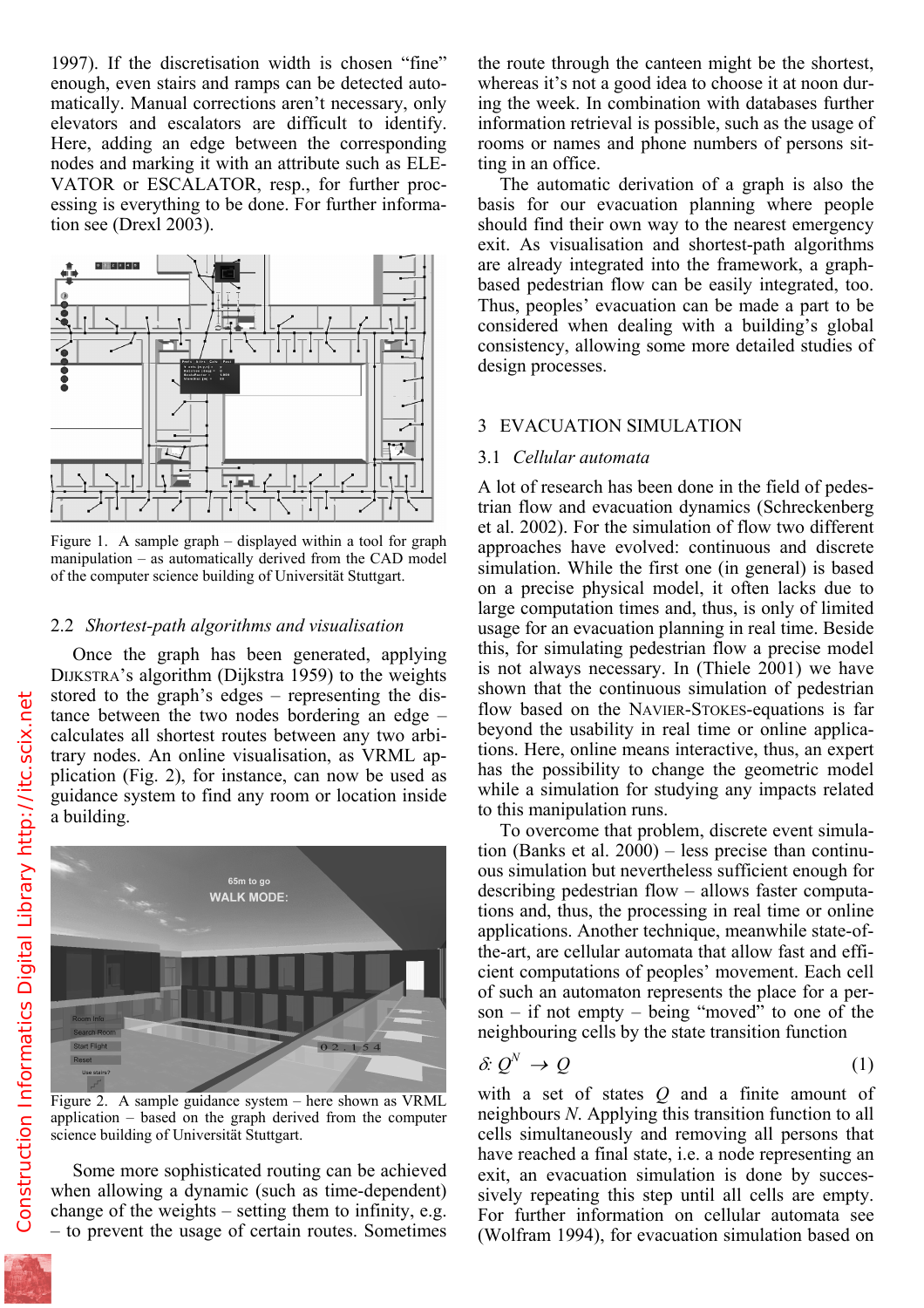stance.

### 3.2 *Objectives for evacuation dynamics*

In most cases, engineers are primarily interested to check if buildings, planes, or ships fulfill certain security requirements in case of emergencies when processing an evacuation simulation. That means, it has to be proven that it's possible for all people to leave within a given amount of time. In (Klüpfel et al. 2000) it is shown how security requirements concerning peoples' evacuation can be proven for passenger ships, for instance.

In our approach, the main focus does not tend into that direction of proving time-related security requirements, but to reveal any kind of bottlenecks related to the underlying geometric model. By integrating our approach into the framework mentioned above, those bottlenecks can be detected in early steps. Thus, impacts due to geometric modifications of the model on tasks such as CSD or CFD, for instance, can be considered and consistency among all participating experts or applications, resp., can be achieved.

#### 4 GRAPH-BASED PEDESTRIAN FLOW

#### 4.1 *Basic approach*

Here, we want to simulate online pedestrian flow in arbitrary buildings, thus, information about all corridors, stairs, escalators, elevators, doors and exits is necessary. This information is almost given within the connection graph derived from the geometric model. Corridors and stairs are represented as edges, the latter ones as a combination of edges and nodes (Fig. 3). The distance between two adjacent nodes is given by their common edge's weight, automatically retrieved from the geometric model, too. Escalators and elevators can also be represented as single edges with certain attributes, but a different processing – in the sense of additional time for waiting or transportation – has to be considered for pedestrian flow. Both are not included in the current version and will follow within some later extension.



Figure 3. Connection graph with edge weights representing the distances – as measured from the CAD model – between two nodes; the edges on the lower right-hand side are from a staircase to the next floor.

The connection graph can now directly be used as a basis for cellular automata. Therefore, each edge

with *n* cells, where *n* is calculated in the following way. Assuming one person needs the space of a circle with diameter 0.8m for standing on the corridor (information about the height is not necessary as only rooms with a height of more than 2m have been considered within the graph derivation), thus, with

$$
n = \lfloor (length/0.8) + 0.5 \rfloor \tag{2}
$$

for an edge with weight 3 (length of 3 meters) this results to a discretisation of 4 cells, for instance. The corresponding cellular automaton has 4 cells where each cell can represent one person.

As persons should move through the building for evacuation they have to pass over different edges connected via common nodes. That means, tracking one person's route it has to be shifted between the different cellular automata corresponding to these edges. The transition from one cellular automaton to another is done over the common node that connects both of them or the corresponding edges, resp. Hence, a person reaching the border cell of one automaton – left or right border of the 1-dimensional array representing the automaton's cells – can decide in which direction to go (for the case this node connects more than two edges) and, thus, is removed from one cellular automation and inserted in the next one, if possible, by a state transition.



Figure 4. Sample graph-based cellular automata for the connection graph from Fig. 3 with some random states (filled squares indicate people); for one cell the possible directions for a transition are shown (arrows).

The decision which direction to choose in case there are several possibilities is driven by a shortestpath algorithm. As in our scenario people want to evacuate the building, a state transition always looks for the neighbouring cellular automaton or edge, resp., that lies in the direction of the shortest exit always under the assumption people are following the exit signs, chaotic behaviour is not considered so far. If this transition is not possible as the designated cell is not empty the state transition looks for the next possibility. Only in case none of them is applicable the state transition decides either to wait or to "run back" and try another exit. It's obvious that a wait causes all other people behind also to wait, thus, a congestion appears. Congestions also appear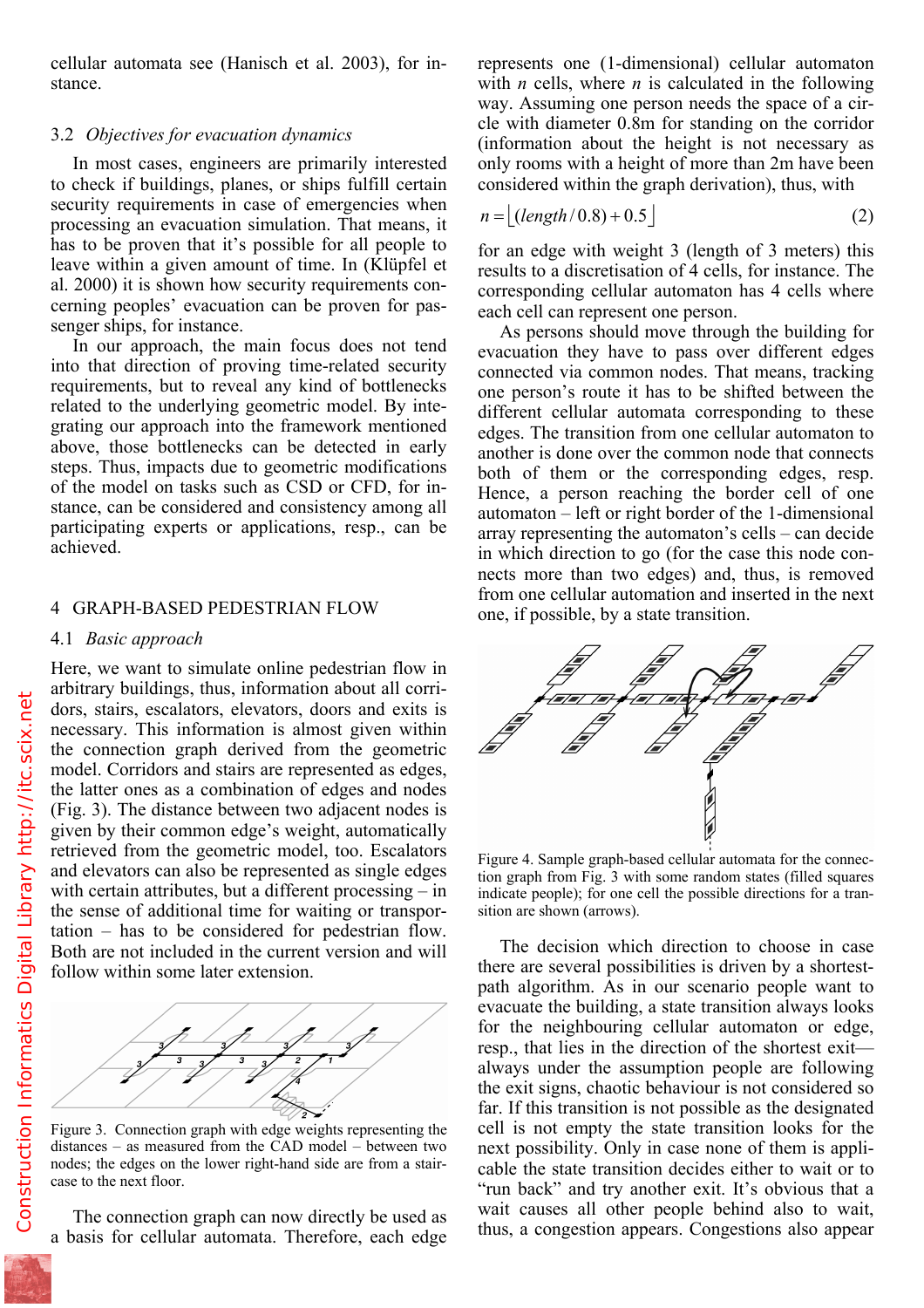a T-crossing, e.g., as always only from one side a state transition can be done. To prevent the "starvation" of one ore more cellular automata, a round robin principle assures an equal distribution of state transitions to all cellular automata connected to a node. In reality this can often be seen at road works on highways where cars (should) merge together from several lanes to one lane like a zipper.

#### 4.2 *Further geometric considerations*

So far, no geometric information about the dimensions of corridors or the width of exits have been taken into account for the evacuation simulation. For a realistic pedestrian flow further data is necessary. Beside the length of an edge (given by its weight) and, thus, the amount of cells *n* also the "capacity" and "throughput" of an edge are important values. While the first one determines the amount of people that can walk next to each other on the corridor represented by the corresponding edge, the latter one specifies the amount of people that can pass over that edge in a certain amount of time. The capacity can easily be retrieved from the geometric model by examining the width of corridors. Again, Equation 2 computes the correct amount of cells *m* substituting the width instead of the length (Fig. 5). To simplify the cellular automaton it is still represented by a 1-dimensional array. In contrast to before, each cell can now store more than one person, thus, the cellular automation has *n* cells where each of them can store  $m_i$  persons— $i \in [0, n-1]$ .



Figure 5. For a sample room the possible amount of persons – according to Equation  $2 -$  is indicated (circles) as well as the corresponding cellular automaton for the drawn edge. It consists of 10 cells where the ones representing the left part of the room can store up to 6 persons and the ones representing the right part up to 4 persons.

Calculating the throughput is a bit more complicated. The amount of people that can enter or leave a room depends on its exits. An office room, for instance, has one exit in the general case, thus, one person can enter or leave. A hallway might have large exits on two opposite sides, thus, several persons can enter or leave at the same time. Hence, for calculating the throughput all available information according to a room's exits has to be considered. From the geometric model the width of a door can

model doesn't tell anything about the direction a door can be opened (to the left or right and, thus, in direction of an escape route or against it) or if it's locked at certain times. Here, some context-based data such as attributes for parts of the geometric model could be helpful. For the current state, our algorithm only considers the width of doors or exits, resp., to calculate the throughput. More sophisticated approaches will be examined in future works.

The throughput is expressed as persons/time that can enter or leave. In the sense of a cellular automaton that means how many persons can be moved from one automaton to a neighbouring one over a common node within one state transition. It's value is determined by Equation 2 when substituting the width of a door or exist as obtained from the geometric model. For the example shown in Fig. 5 the throughput is 1 person/transition for both doors. Obviously, this not too much because it would take at least 52 state transitions to evacuate the full room.

#### 4.3 *A prototypical implementation*

To achieve some first results and to test our approach of a graph-based pedestrian flow we have made a prototypical implementation. Our test scenario is the model of a small office building with two floors (basement and first floor). Within this scenario we start from a random distribution of persons inside the building, placing some of them in the office rooms and some on the hallways. There exists one exit to leave the building and two staircases to come down from the first floor to the basement.

When starting the simulation, in each step the algorithm determines for all persons the shortest route to the exit according to their current positions. Once it is known in which direction to go (forward or backward) or on which edge to change at crossings (nodes), the corresponding state transitions for all cellular automata are initiated. Finally, all persons that have reached a final state  $-$  i.e. a node representing an exit – are removed and all steps are successively repeated until all persons have left the building (see Fig. 6).

In some cases it might not be possible to evacuate all persons as parts of the building are destroyed and cannot be accessed. This can easily happen if one thinks about fire or – unfortunately not negligible in our times – terrorist activities. To prevent the algorithm from using certain parts of the building during the simulation the corresponding edges or weights, resp., have to be set to an infinite value, thus, the shortest-path algorithm doesn't take these edges into account when calculating the shortest route. As we are interested in an online simulation, in a future release users will be able to select single edges during the evacuation simulation and to disable them manually to pretend an emergency – fire or the detonation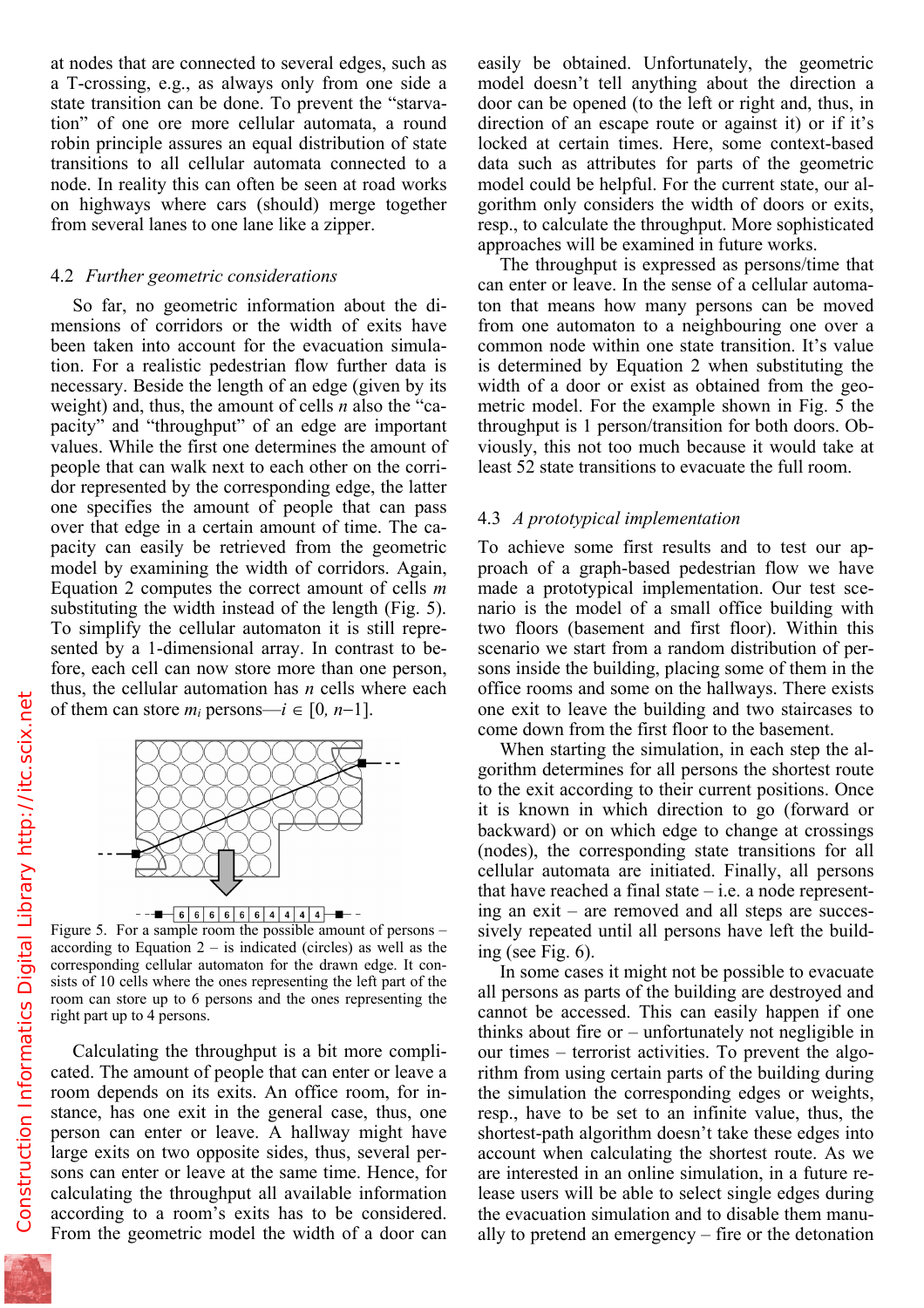security related issues.



Figure 6. Sample evacuation simulation for an office building with two floors: The topmost picture shows the initial setup (squares are indicating people), the middle picture the state after some transitions, and the lowermost picture the state close to the end. The darker squares are drawn, the more people have to wait before they can move on as it can be seen near the exit (right-hand side).

Nevertheless, disabling an edge and, thus, making parts of the building not accessible might result to isolated blocks where people are running around but they are not able to leave. Such a block has to be removed from the current computations, so the simulation can stop if the rest of the building is empty. Otherwise it would loop forever, waiting that all people have been evacuated. The problem is to automatically identify an isolated block and to stop computations of the corresponding cellular automata.

One possibility determining an isolated block is to try to reach an exit from both sides of the disabled edge. Therefore, from both of the edge's nodes a recursive search is initiated, either stopping when an exit was found or all edges and nodes behind that specific node have been visited. For the case no exit could have been reached all edges and nodes on that side belong to an isolated block. Thus, to prevent further computations and to assure that the simulation stops when all people from the rest of the building have been evacuated, all subsequent edges on the corresponding cellular automata are set to zero.



reachable exit (highlighted node with capital letter 'E') is performed. If no exit can be reached all subsequent edges behind that node are disabled, too.

#### 5 INTEGRATION OF EVACUATION PLANNING INTO THE CSCW FRAMEWORK

By now, we have shown a graph-based pedestrian flow as stand-alone application for evacuation simulation. To exploit the full potential of this approach and, thus, to add a new characteristic to the cooperative working environment discussed in this paper, evacuation planning was integrated into our octreebased CSCW framework. Hence, the results of evacuation planning can be considered in other tasks, revealing any impacts of geometric modifications on the global consistency initiated due to security requirements.

Starting from a CAD building model (IFC) all geometric and related data is stored to a database server. Any access to this server is controlled via services to check-out/in parts from the geometric model to/from the local workspace. Any (local) modifications written back to the server have to pass a collision detection before stored to the database or being rejected in case of failure. Thus, global consistency among all participating experts or tasks, resp., can be assured. Further information about this framework can be found in (Mundani et al. 2004b) and (Niggl et al. 2004).



Figure 8. A sketch of our CSCW framework: All shared data is stored to a central database server assuring global consistency via octree-based methods. Already embedded into that framework is the structure analysis (CSD), all other integrated tasks can access the data via provided access services. Here, the component for visualisation and shortest-path algorithms (VIS) is extended by an evacuation simulation (ES), based on the automatically derived connection graph from the central building model.